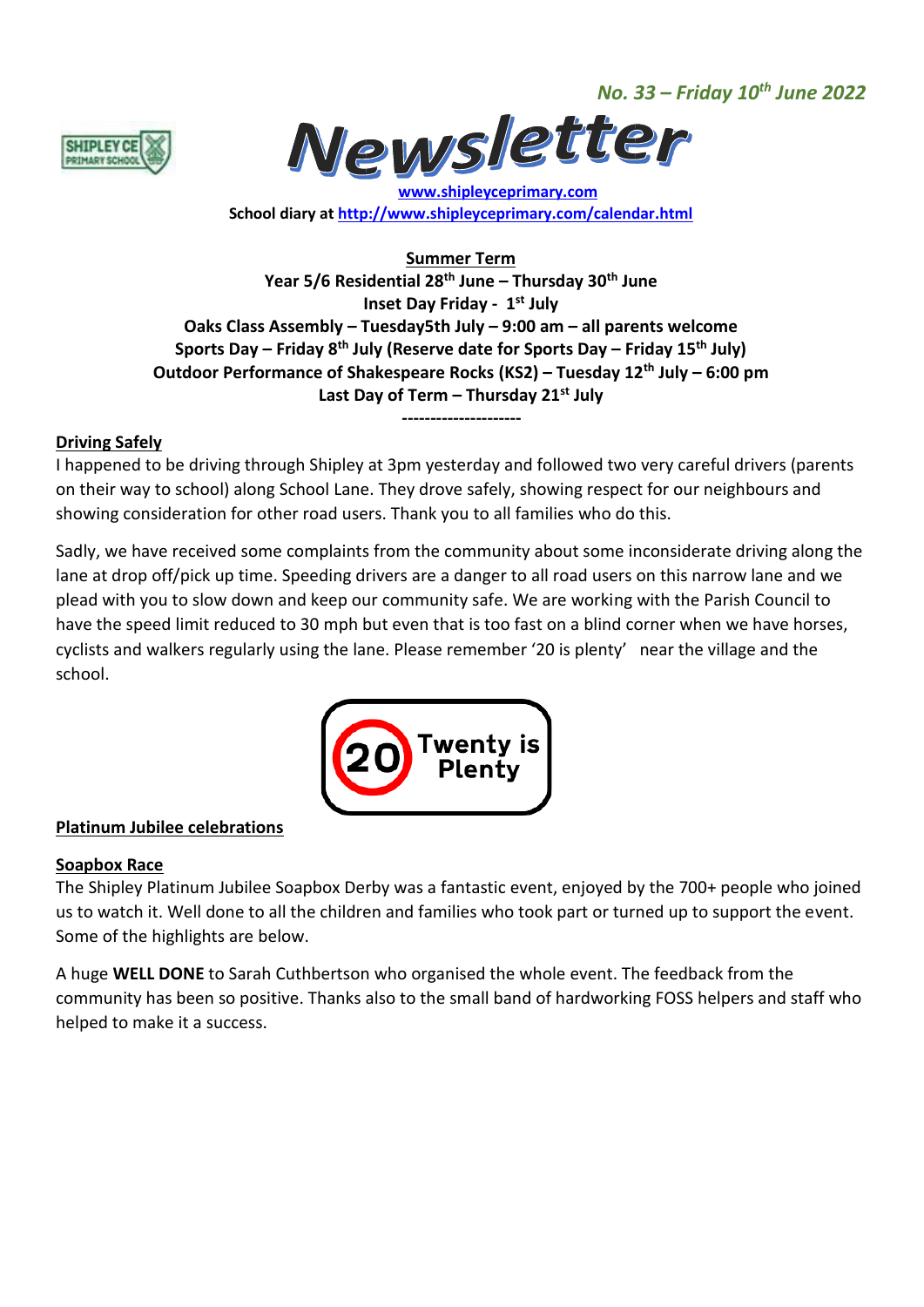

# **FOSS**

It feels like we are all coming back to school for a rest after all the Jubilee celebrations!

Friday 2nd June saw FOSS hold an Afternoon cream tea and invite our 'VIP's' - I believe we raised over £250. Thank you to those who helped.

Friday 3rd June - Shipley School was put firmly on the map with The Shipley Platinum Soapbox Derby, with over 700 spectators and over £1000 for our school. It was so great to see Buddy, Rachel and Katie take part in the race. Thank you to Marcus, Steve and Mawgan for their help on the day. We need more help if the event runs again more next year, so pencil it in your diaries! -June 2nd 2023!

Saturday 4th June - Mrs Harvey and Sarah C along with Katie C to set up 'Shipley School Snail Racing' at the Shipley Village day. An ex-pupil won the event with his super speedy snail!

Don't forget the Teddy bears' picnic this Sunday in Coolham Park. 12-2pm. Bring a picnic and your favourite Teddy. There will be face painting and an ice cream van. This is a free event for the children of the Parish. For more information please visit [www.Shipleyparishcouncil.org.uk](http://www.shipleyparishcouncil.org.uk/)